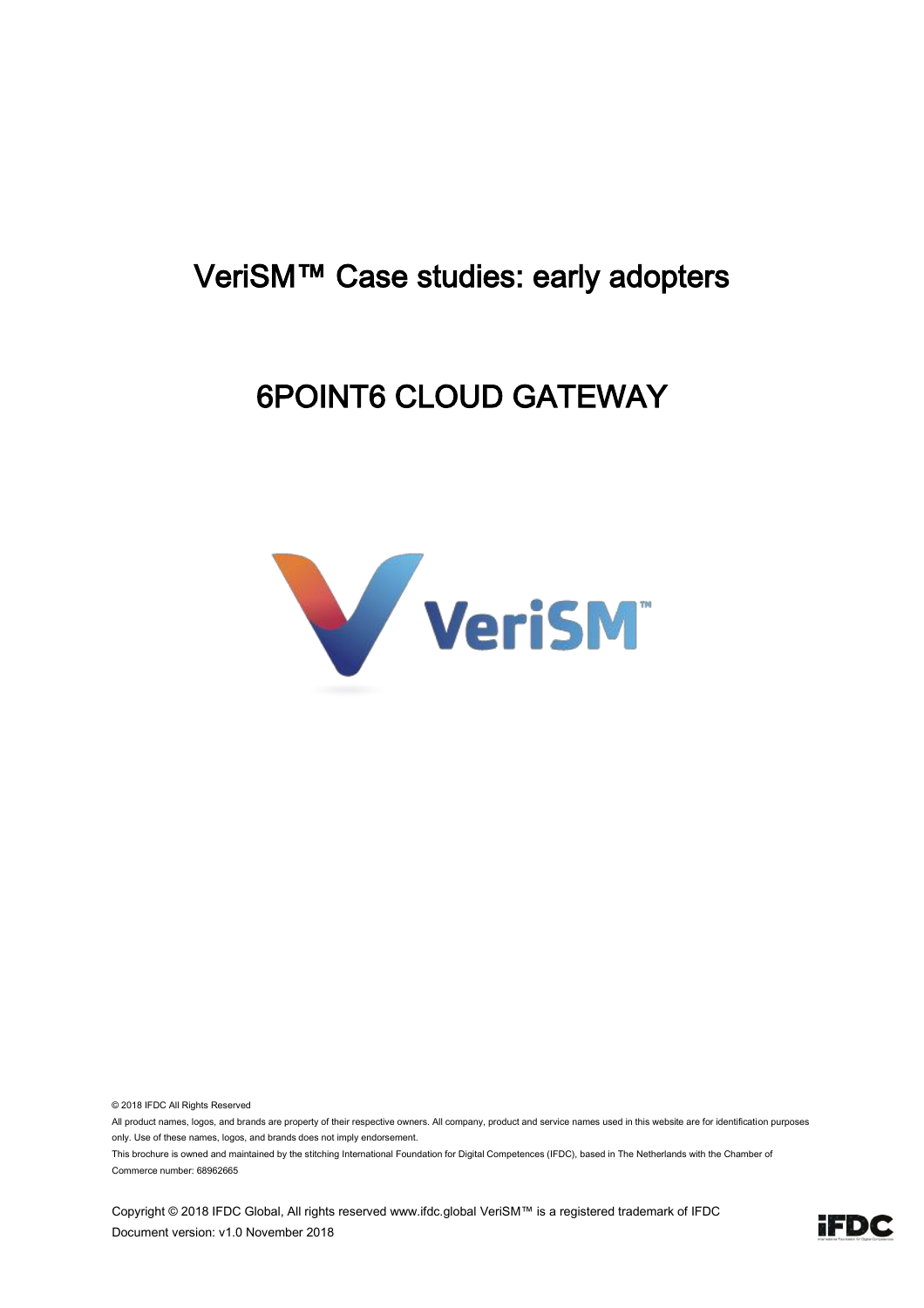### Introduction

In this case study, VeriSM™ early adopter, Steve Leach from 6point6 Cloud Gateway, talks about why they chose to work with the VeriSM™ approach, how they got started, and the results they've seen on their journey so far.

Steve Leach is the Head of Service at 6point6 Cloud Gateway. His first IT Service Management role was in the late 1990s with the Ministry of Defense (MoD) and required the ITIL® Red Badge (Manager's) qualification. He has been an ITIL practitioner, trainer and evangelist, implementing support models in the MoD, Norfolk County Council, Cable&Wireless, Vodafone and Serco. His current role, as Head of Service for a Cloud start-up, requires the development of a modern, responsive service management model.

### About 6point6 Cloud Gateway

Founded in 2012, 6point6 is a challenger technology consultancy focused on delivering business value-driven solutions, underpinned by cutting edge technology and agile delivery methods. 6point6 enjoys a strong reputation across the government, financial services and media sectors, not only for high quality strategic IT advice but also for its program delivery.

"Since 2018, 6point6 Cloud Gateway has existed as a separate entity within 6point6. This is essentially a startup company offering "Cloud Gateway" as a portfolio of solutions that turns into reality the (much talked about but rarely delivered) 'agile network'. It provides a secure gateway that is entirely vendor- and technology- neutral, connecting organizations to any cloud service provider or legacy infrastructure using any carrier medium, enabling transformation at the pace of change that suits the consumer. Already prized by two major public-sector entities, its solutions put organizations back in control of their IT, their data assets and their business, enabling agile transformation without contractual lock-in.

© 2018 IFDC All Rights Reserved



All product names, logos, and brands are property of their respective owners. All company, product and service names used in this website are for identification purposes only. Use of these names, logos, and brands does not imply endorsement.

This brochure is owned and maintained by the stitching International Foundation for Digital Competences (IFDC), based in The Netherlands with the Chamber of Commerce number: 68962665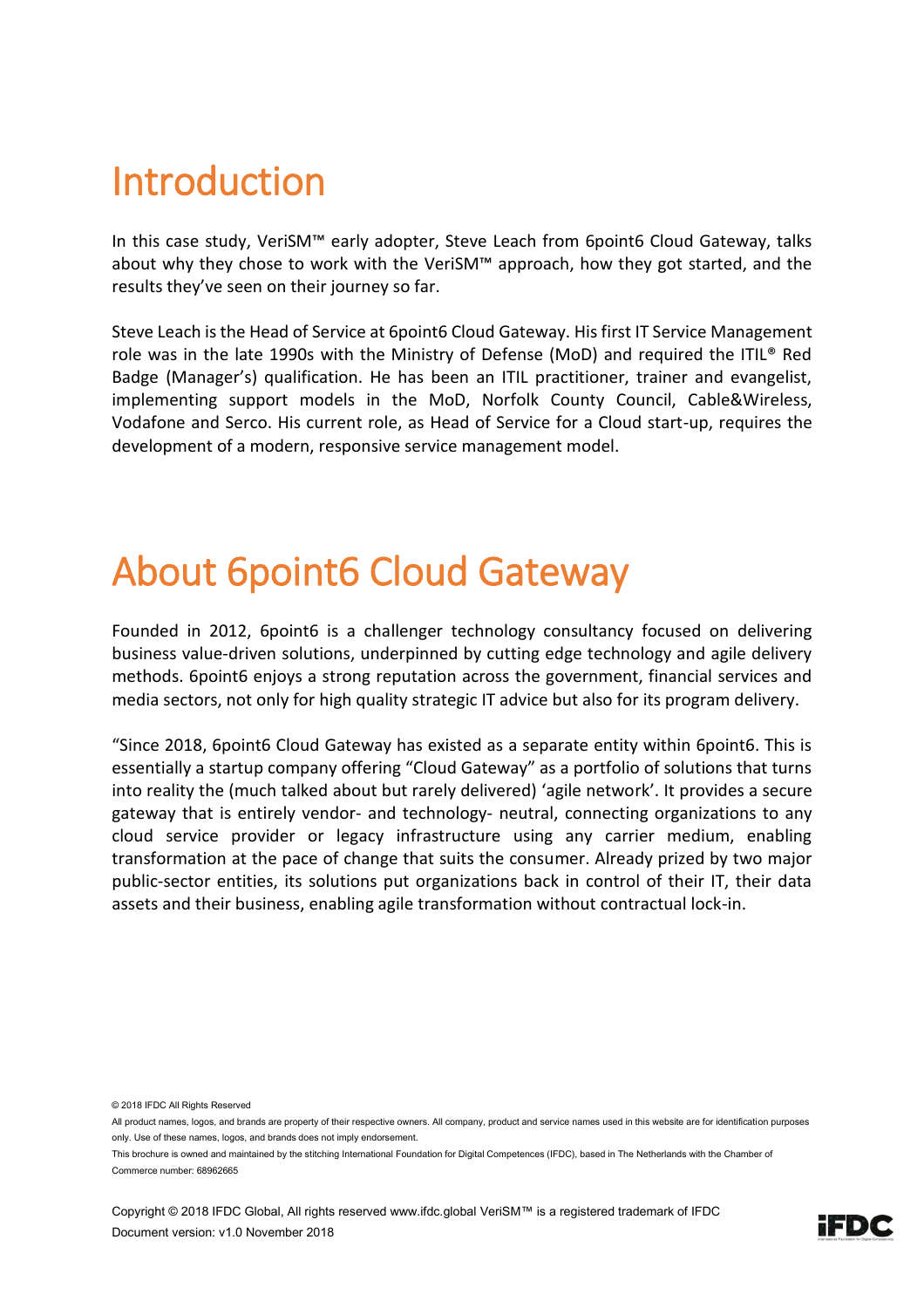## Getting started with VeriSM™

Coming from an ITIL background, the Cloud Gateway team recognized that ITIL alone would not provide the holistic Service Management capability required – where the support aspects were aligned with all the 'best' elements of DevOps, Agile and Continuous Integration/Continuous Delivery (CI/CD). Therefore, something different was required and a start was made on an approach to deliver precisely this.

The Cloud Gateway team soon discovered that VeriSM™ had already formalized the required approach. Despite VeriSM™ being new and, therefore, immature in a market sense, Cloud Gateway confirmed that there existed a mutually beneficial opportunity to adopt the VeriSM™ methodology:

- VeriSM™'s pragmatic, up-to-date approach is well-suited to development in the cloud computing environment, vital to 6point6 Cloud Gateway's line of business;
- VeriSM<sup>™</sup> recognizes the need for the design and development teams to get updates and enhancements to market very quickly, while applying the necessary level of transition governance through change management. It also enables user support via Respond activities, incident management and related processes – also important to 6point6 Cloud Gateway and its customers.

VeriSM™ provides an integrated service management approach, allowing elements of ITILbased service management to be adopted alongside DevOps, Agile, etc.

# The Relationship Now

For the Cloud Gateway team, the relationship with VeriSM™ has developed well, with benefits typical of those enjoyed by an early adopter. Specifically, the VeriSM™ authors listened to early adopters, and VeriSM™ has evolved and continues to develop in a way that exactly mirrors Cloud Gateway's original ambitions for its service management.

In just six months, Cloud Gateway has:

- Recruited new support staff and trained them to ITIL Foundation level;
- Put key staff through the VeriSM<sup>™</sup> Plus exam to build on their existing ITIL knowledge;
- **Purchased Service Now as its service management tool;**

© 2018 IFDC All Rights Reserved

All product names, logos, and brands are property of their respective owners. All company, product and service names used in this website are for identification purposes only. Use of these names, logos, and brands does not imply endorsement.

This brochure is owned and maintained by the stitching International Foundation for Digital Competences (IFDC), based in The Netherlands with the Chamber of Commerce number: 68962665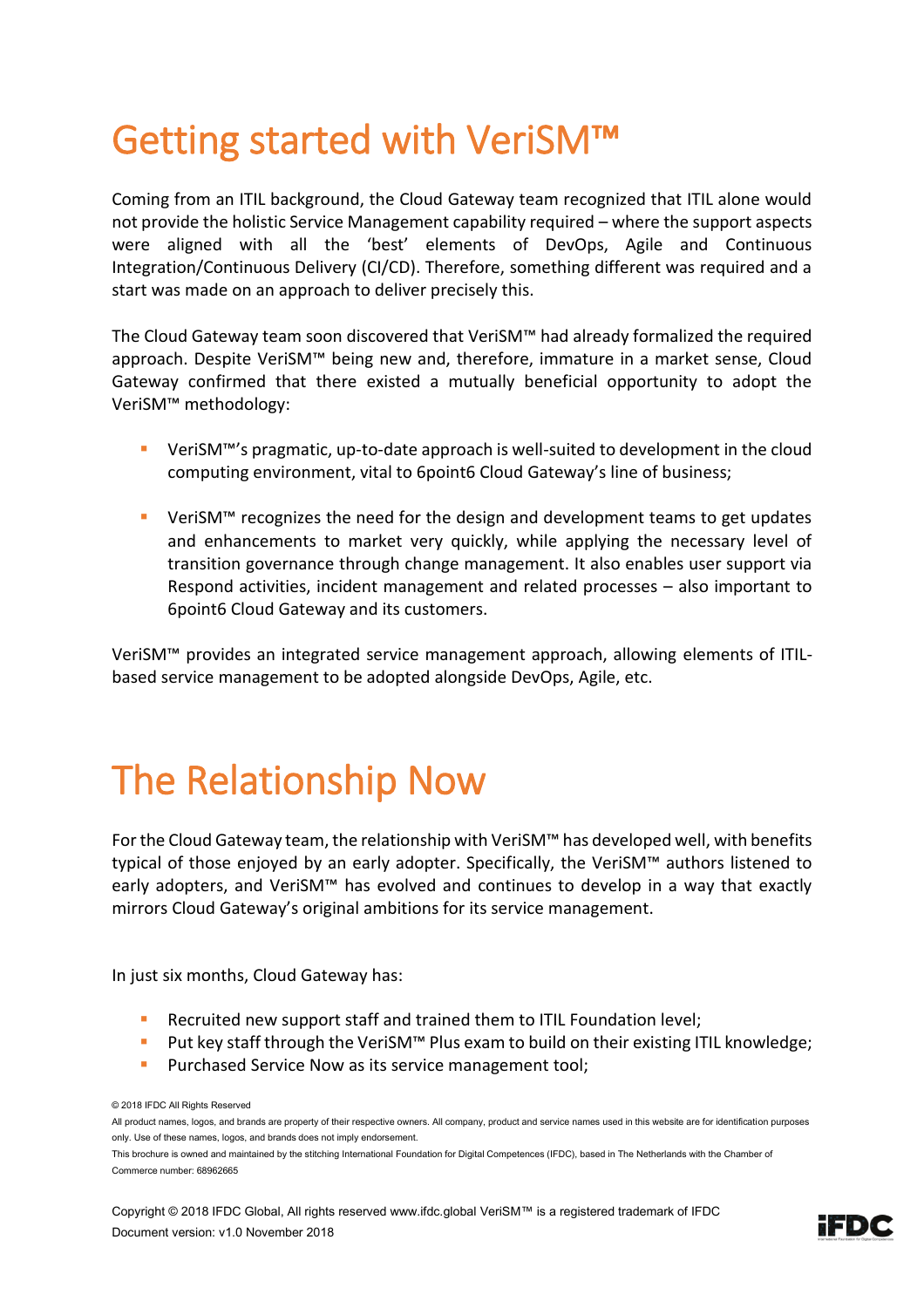- Recruited a trained Service Now administrator;
- **E** Agreed new SLAs with its public-sector customers;
- Adopted and started to implement VeriSM™:
	- o Built a draft VeriSM™ model for the organization;
	- o Flow charted, documented and agreed support processes;
	- o Adopted new Service Management Principles.



An interim support model is currently in place, depicted in Figure presented below, as the company continues to work towards its vision where the VeriSM™ stages of Define, Produce, Provide and Respond seamlessly work together. Customer feedback to date indicates that this support model already delivers exactly what they require, while also enabling Cloud Gateway to demonstrate how it is different from its competition  $-$  an equally important aspect.

© 2018 IFDC All Rights Reserved

This brochure is owned and maintained by the stitching International Foundation for Digital Competences (IFDC), based in The Netherlands with the Chamber of Commerce number: 68962665



All product names, logos, and brands are property of their respective owners. All company, product and service names used in this website are for identification purposes only. Use of these names, logos, and brands does not imply endorsement.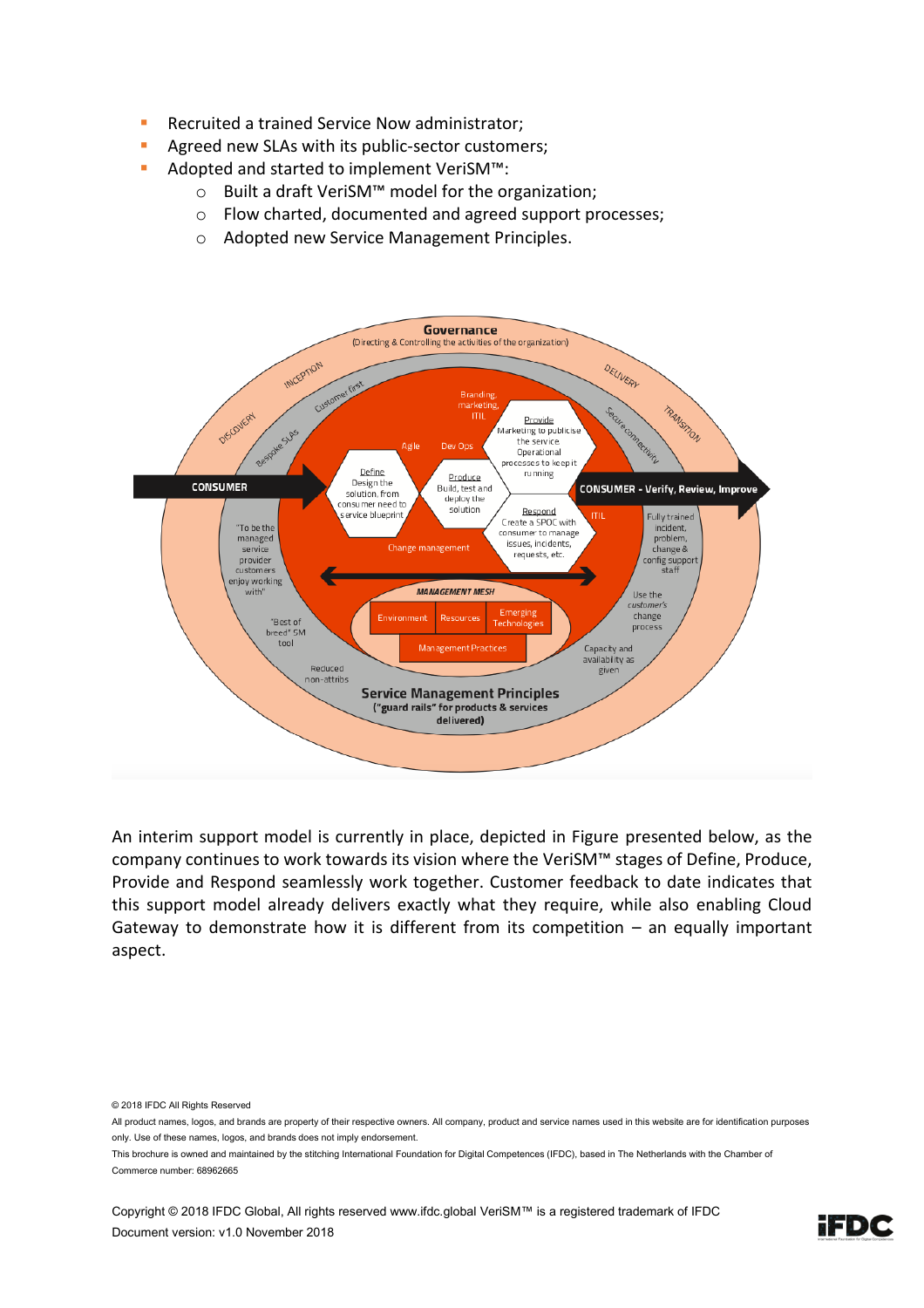

## The business benefits

VeriSM™ has enabled 6point6 Cloud Gateway, as an early adopter, to enjoy the following benefits:

- **People:** an organization-wide understanding of the approach, with previous 'silos' eliminated;
- **Process:** confirmation that rapid, Agile releases of new functionality can still be deployed with sufficient governance. Establishing Service Management Principles has helped Cloud Gateway to focus on its unique selling proposition (USP), and its service agreements and support processes have been written to reflect these principles;
- **EXECOMOMOGY:** Cloud Gateway needs to be capable of rapid development to meet changing demands for cloud computing, and at the same time, it needs latitude to explore automation, AI and Machine Learning. The VeriSM™ Management Mesh facilitates this, while imparting a certain level of governance. As a result, Cloud Gateway is not forced into a risk-averse approach by its Service Management Principles, and in fact, embracing new technology is actively encouraged.



<sup>© 2018</sup> IFDC All Rights Reserved

All product names, logos, and brands are property of their respective owners. All company, product and service names used in this website are for identification purposes only. Use of these names, logos, and brands does not imply endorsement.

This brochure is owned and maintained by the stitching International Foundation for Digital Competences (IFDC), based in The Netherlands with the Chamber of Commerce number: 68962665